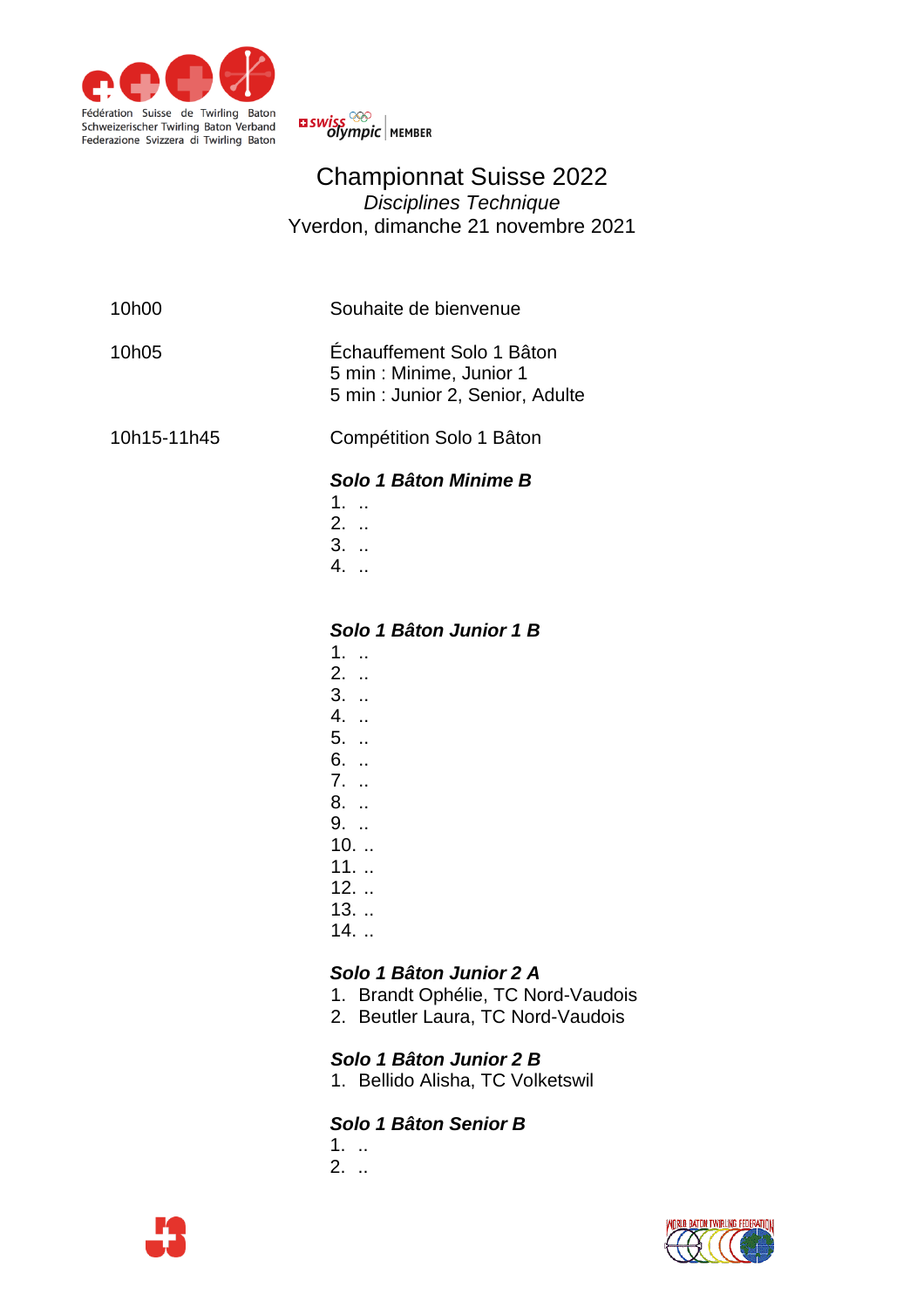

<mark>¤ swiss <sup>©©</sup><br>©lympic |</mark> мемвек

|             | Solo 1 Bâton Senior Elite<br>1. Marina Licini, TC Nord-Vaudois                      |
|-------------|-------------------------------------------------------------------------------------|
|             | Solo 1 Bâton Adulte B<br>1. Hartschen Alissa, TC Volketswil                         |
|             | Solo 1 Bâton Adulte A<br>1. Aubry Aurélie, TC Nord-Vaudois                          |
|             | Solo 1 Bâton Adulte Elite<br>1. Portela Tifanny, TC Nord-Vaudois                    |
| 11h50       | Échauffement Solo 2 Bâtons<br>5 min : Toutes catégories                             |
| 12h00-12h15 | Solo 2 Bâtons Junior 1 B<br>$1.$<br>2.                                              |
|             | Solo 2 Bâtons Junior 2 B<br>$1.$<br>$2. \ldots$                                     |
|             | Solo 2 Bâtons Senior B                                                              |
|             | 1. Martinho Adriana, TC Volketwsil                                                  |
| 12h15-13h15 | Pause de midi                                                                       |
| 13h15       | Échauffement Artistic Twirl<br>5 min : Junior 2, Adulte<br>5 min : Junior 1, Senior |
| 13h25-14h00 | <b>Artistic Twirl Junior 1 A</b><br>1. Giacobone Camilla, TC Volketswil             |
|             | <b>Artistic Twirl Junior 2 B</b><br>$1.$<br>$2.$                                    |
|             | <b>Artistic Twirl Junior 2 A</b><br>1. Fraga Gonzalez Tatiana, TC Genève            |